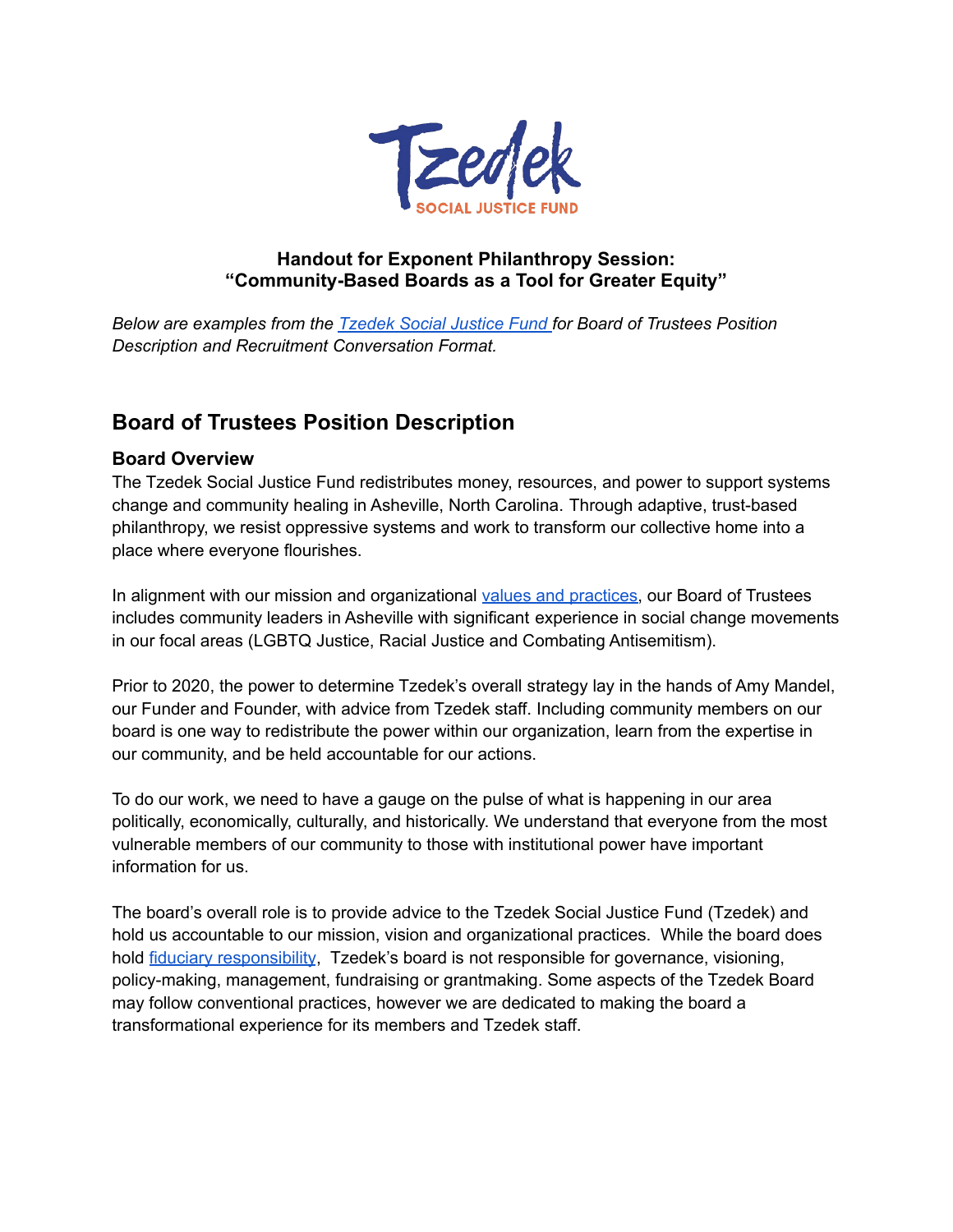## **Board Composition**

The Board of Trustees consists of five Asheville community leaders with expertise in local social justice efforts in our focal areas (LGBTQ Justice, Racial Justice, and Combating antisemitism).

# **Board Member Responsibilities**

- Evaluate the performance of Tzedek's Executive Director/Director of Organizational Strategy (including hiring and termination when necessary)
- Review Tzedek's strategic plan and become familiar with Tzedek's mission, vision, organizational values and practices, goals, and overall strategies.
- Review and and provide input to the overall outcomes portion of the strategic plan as requested
- Participate in evaluations of the organization to ensure that outcomes listed in the strategic plan are met.
- Serve a two-year term and remain actively engaged in board meetings. Board members can serve a maximum of two terms.
- Become familiar with the organization's governing documents and assure that Tzedek operates within the law.
- Act in Tzedek's best interest by avoiding conflicts of interest and maintaining confidentiality
- Become familiar with Tzedek's budget and confirm that we are legally complying with federal, state, and local regulations.
- Become familiar with the relationship between Tzedek and the Mandel Foundation, particularly the limits placed on Tzedek's grantmaking

## **Board Member Roles**

- Board Chair The Board Chair co-leads board meetings and develops meeting agendas with the Tzedek Executive Director.
- Board Secretary The Board Secretary ensures that notes are taken at each meeting, shared with each board member, and are archived
- 3 Members-at-large

Board member roles are selected by board members during Board Member Orientation.

# **Eligibility for the Board**

Individuals are invited to join the board if they:

- Have significant experience leading Asheville-based community work in one of Tzedek's focal areas (LGBTQ Justice, Racial Justice and Combating Antisemitism).
- Have lived experience navigating oppression related to one or more of Tzedek's focal areas (LGBTQ Justice, Racial Justice and Combating Antisemitism)
- Demonstrate an understanding of how various movements in Asheville might work together to have a broader impact in our community
- Can adhere to Tzedek's organizational values and practices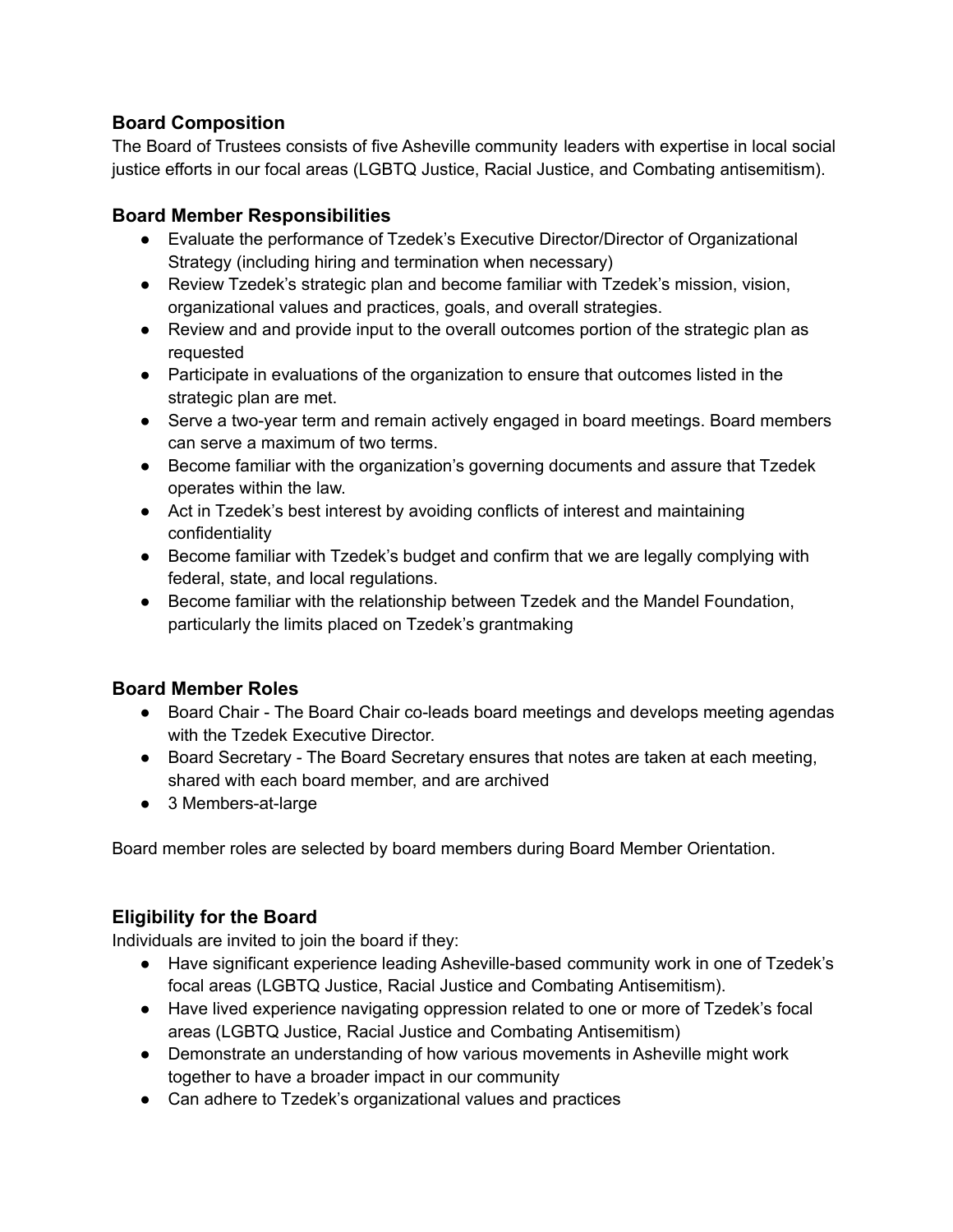#### **Yearly Time Commitment**

- One 8 hour board retreat
- 3 4 board meetings; 2 hours each
- Up to 15 hours of board business to be completed outside of board meetings
- Additional ad-hoc meetings as needed

### **Board Compensation**

Board members will receive a \$3500 stipend per year in acknowledgement of the time and expertise they are bringing to the organization. The stipend will be disbursed in quarterly payments.

# **Recruitment Conversation Format**

*Below is a sample guide of questions that the Tzedek Social Justice Fund used in conversation with those who were interested in joining our new board. Funders can tailor questions to their specific areas of impact and interest.*

"The goal of these calls is to learn more about your interest in joining the Board, share anything about where we are and where we're going that would help you make a decision, and gauge our alignment in analysis and values.

- 1. What identities do you lead with? (What is important for people to know about how your lived experience impacts your work in the world?)
- 2. We're thrilled that you are open to being in conversation with us about joining the Board. Can you share why this invitation felt like a yes for you?
- 3. Tzedek has a new mission! "The Tzedek Social Justice Fund redistributes money, resources, and power to support systems change and community healing in Asheville, North Carolina. Through adaptive, trust-based philanthropy, we resist oppressive systems and work to transform our collective home into a place where everyone flourishes." Based on your deep experience in this community and all you know about Tzedek's current work, what are some things you imagine that we need to prioritize over the next 5 years to achieve our mission?
- 4. Where do you see natural connections for Jewish people, LGBTQ+ people and People of Color to work together for liberation in Asheville?
- 5. Asheville is experiencing a powerful moment in terms of racial justice--from the City and County's commitment to reparations to the emerging Black AVL Demands collective to the on the streets protests that have included violent encounters with APD. What's been your reaction to all that's unfolding here?

In terms of next steps, Tzedek staff will be having conversations with other trusted advisors and will be working on some specific outreach to ensure that the Board represents the wide ranging